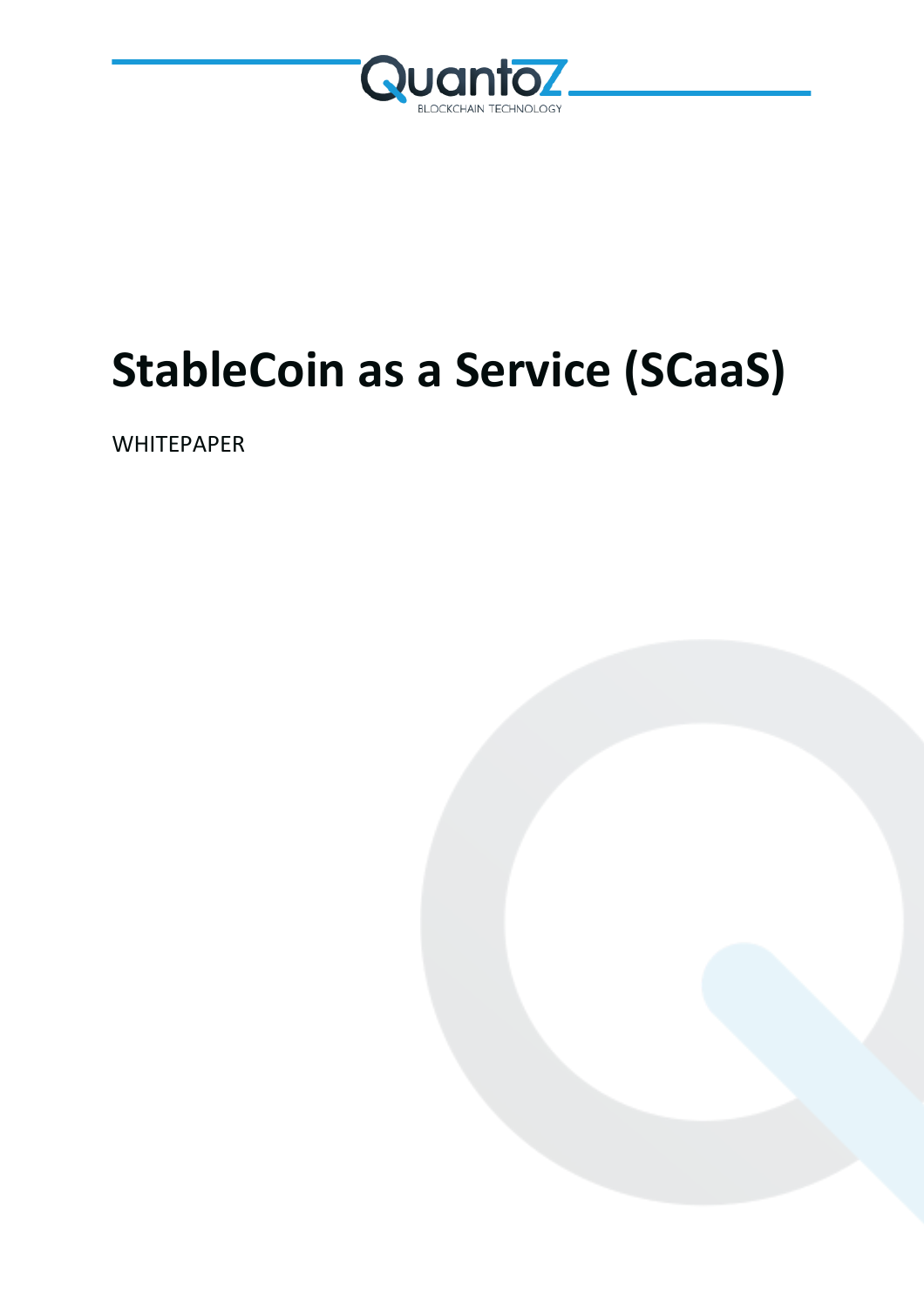

## **Table of contents**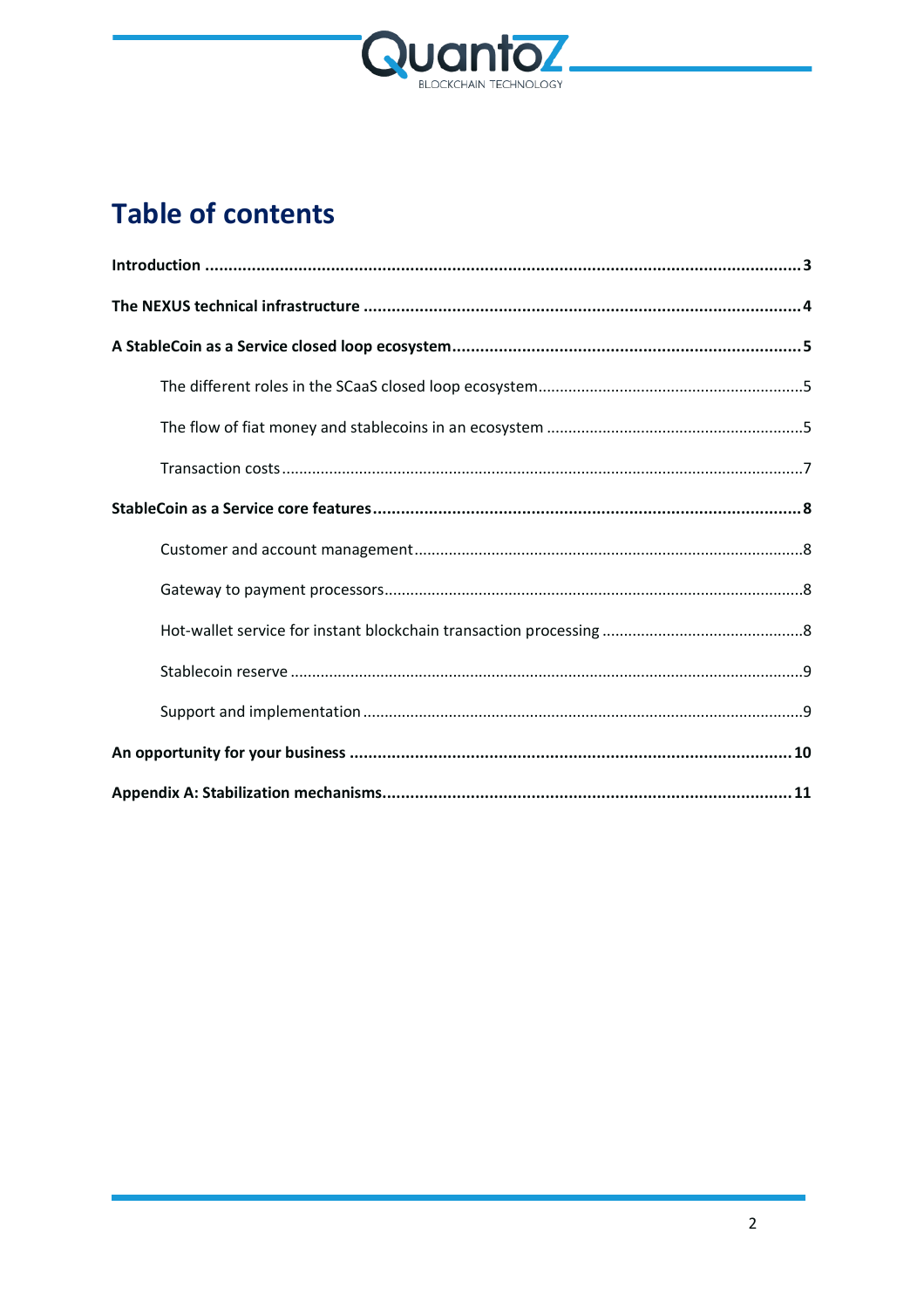

### <span id="page-2-0"></span>Introduction

Many in the Fintech world believe that the widespread use of cryptocurrencies and blockchain technologies may bring fundamental changes to the financial services industry and the payments industry in particular. However, the volatility of existing popular cryptocurrencies such as bitcoin (BTC) or ether (ETH) significantly reduces their usefulness for making (everyday) payments and can make token ecosystems unstable. Therefore, there is an increasing demand for digital tokens that represent stable values, so called 'stablecoins'. Often, these tokens are designed to trade at parity with fiat currencies, such as the dollar or the euro. However, many of these stablecoins miss the trust that comes with transparency and compliance.

In response to the demand for transparent and compliant stablecoins, the StableCoin as a Service (SCaaS) solution was created. StableCoin as a Service is a joint offering by Bank Frick, a family-run enterprise bank in Lichtenstein with a focus on blockchain banking, Quantoz, a Dutch innovative FinTech startup founded in 2015 and located in the Netherlands, and BDO, one of the five largest accounting organizations worldwide. SCaaS is a PSD2 compliant solution that enables companies to become the issuer of their own stablecoin and to create an ecosystem in which merchants and customers can exchange tokens pegged to a fiat currency with a guaranteed exchange rate in a trusted and compliant manner.

The cooperation between Quantoz, Bank Frick and BDO allows StableCoin as a Service to be a unique solution for companies wanting to issue their own stablecoin:

- By using the SCaaS solution, businesses will be able to directly start integrating tokens while maintaining their focus on their core competence and doing what they do best.
- SCaaS enables issuers and merchants to sell their products or services with lower transaction fees and offers the possibility to create entirely new business models.
- Participants in SCaaS do not need to have knowledge about digital wallets, crypto trading or crypto handling and can rely on Quantoz' proven technology. No technical skills are needed to operate the system and the user interface is completely intuitive.
- SCaaS is cheaper, faster and safer than developing a stablecoin in-house. The fully automated process will reduce errors that might come from development risk, operational risk or other risks, while enabling businesses to offer their new disruptive service rapidly.
- The cooperation between Quantoz, Bank Frick and BDO enables SCaaS to be fully PSD2 compliant.
- SCaaS offers fully auditable bookkeeping between fiat and token transactions, with all transactions and operations being fully traceable, all while safeguarding the privacy of the end-user.
- The ecosystem is a closed loop and wallets can be frozen in case they are stolen or lost, protecting the funds of all stakeholders.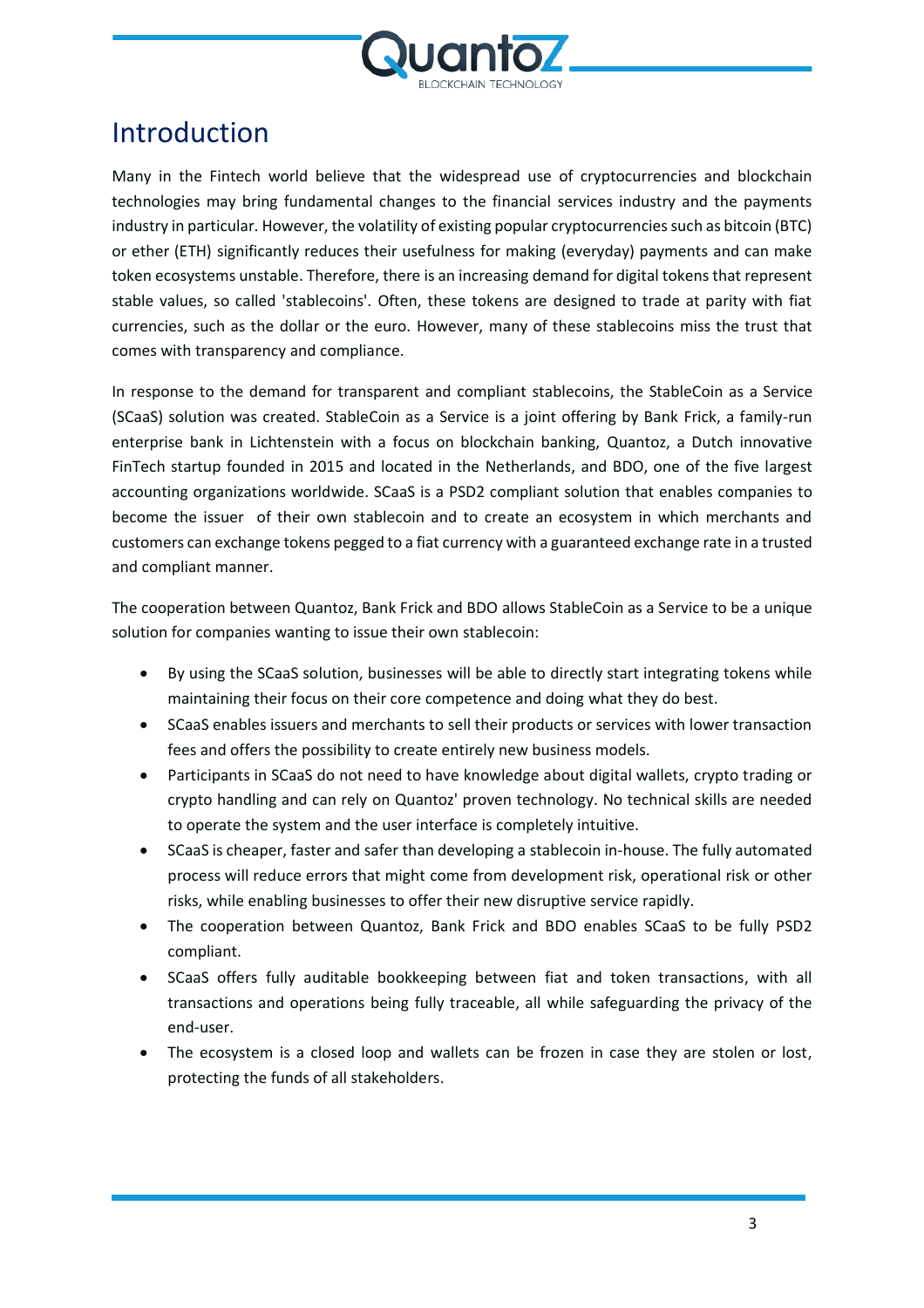

### <span id="page-3-0"></span>The NEXUS technical infrastructure

The SCaaS solution runs on the NEXUS technical infrastructure provided by Quantoz. NEXUS is an endto-end SaaS solution that enables businesses to easily integrate public blockchain infrastructure in their existing financial applications and manage tokens like digital currencies, without the need to deal with the technical aspects involved1.



*Figure 1: A high-level overview of the NEXUS technical infrastructure.*

<sup>1</sup> For more information about the NEXUS technical infrastructure, visit https://quantoz.com/products/nexus/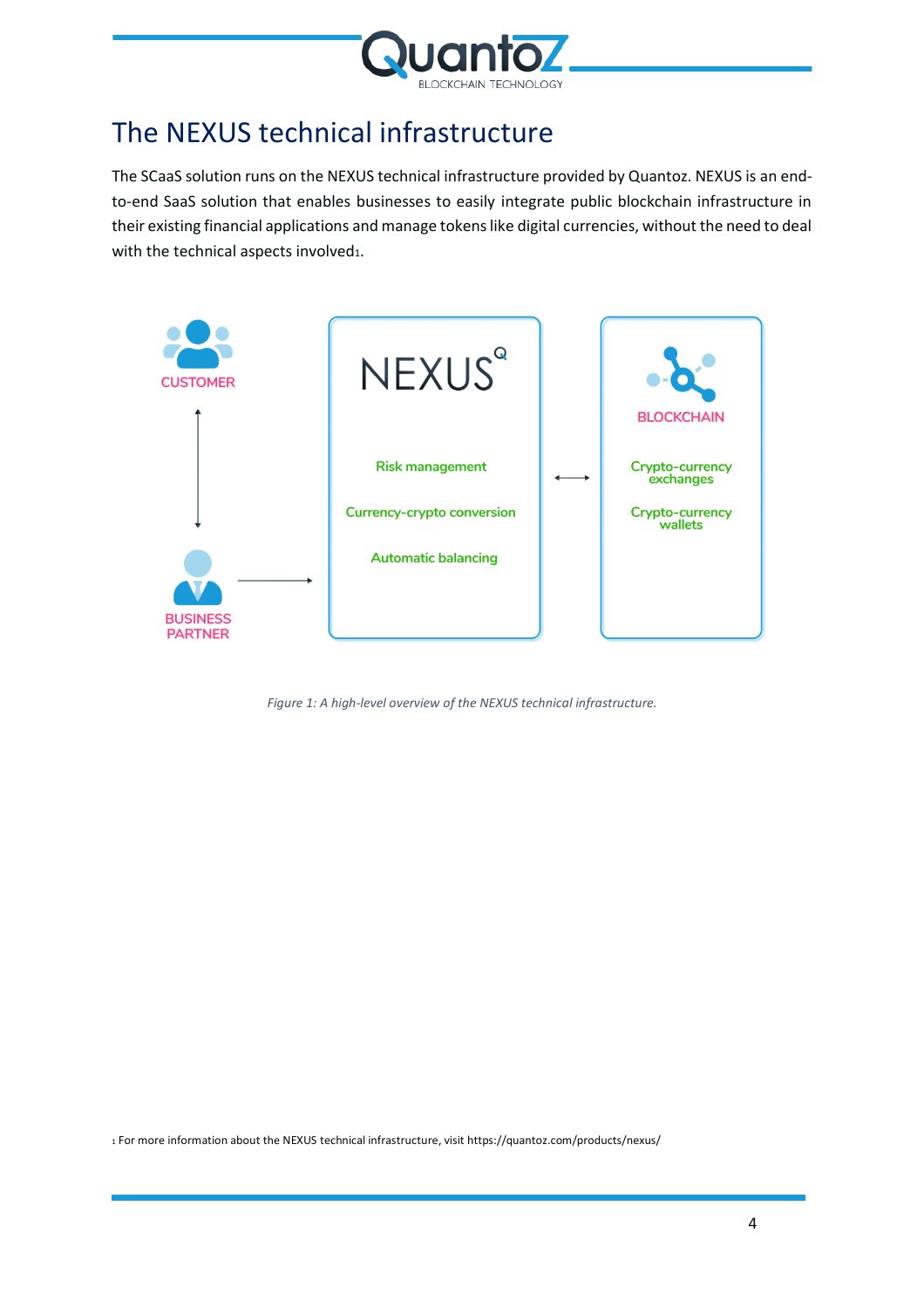

### <span id="page-4-0"></span>A StableCoin as a Service closed loop ecosystem

Through creating a 'virtual private payment network' (currently on the Stellar blockchain), SCaaS enables companies to issue their stablecoin in line with the PSD2 directive2. Here, a 'closed loop ecosystem' is created so that the issuer can use stablecoins within its own network or in a network with a similar product group, without the need to obtain an e-money license.

### <span id="page-4-1"></span>**The different roles in the SCaaS closed loop ecosystem**

The SCaaS closed loop ecosystem has (at least) the following five roles:

- 1. **The issuer** issues the token guaranteeing a fixed exchange rate with a so called 'pegged token' to all participants in the system. When issuing the token, the corresponding value in pegged token is reserved by the issuer in a specific custodian account on the blockchain. The pegged token is connected to the currency (for example Euro) held on the fiat backing account of the token issuer and is also called 'Cash on Ledger'. This enables a transparent accountancy check on the full reserve status of the pegged token.
- 2. **Merchants** can create an account and sell their services in exchange for tokens. They can sell the earned tokens back to the issuer.
- 3. **Customers** (consumers) can create an account, buy tokens from the issuer and spend their tokens with merchants.
- 4. A **financial institution** to offer fiat backing accounts for the fiat currencies it supports.
- 5. An independent **auditor** should be appointed to audit the ecosystem.

Together, all participants in a SCaaS ecosystem operate as a fully compliant permissioned system: before participating in the ecosystem, identification and verification of merchants (KYB) and consumers (KYC) is mandatory. Additionally, the NEXUS software provides all the tools and reports to manage Anti Money Laundering (AML) processes.

#### <span id="page-4-2"></span>**The flow of fiat money and stablecoins in an ecosystem**

The example below displays a flow of fiat money and stablecoinsin an ecosystem, managed by NEXUS: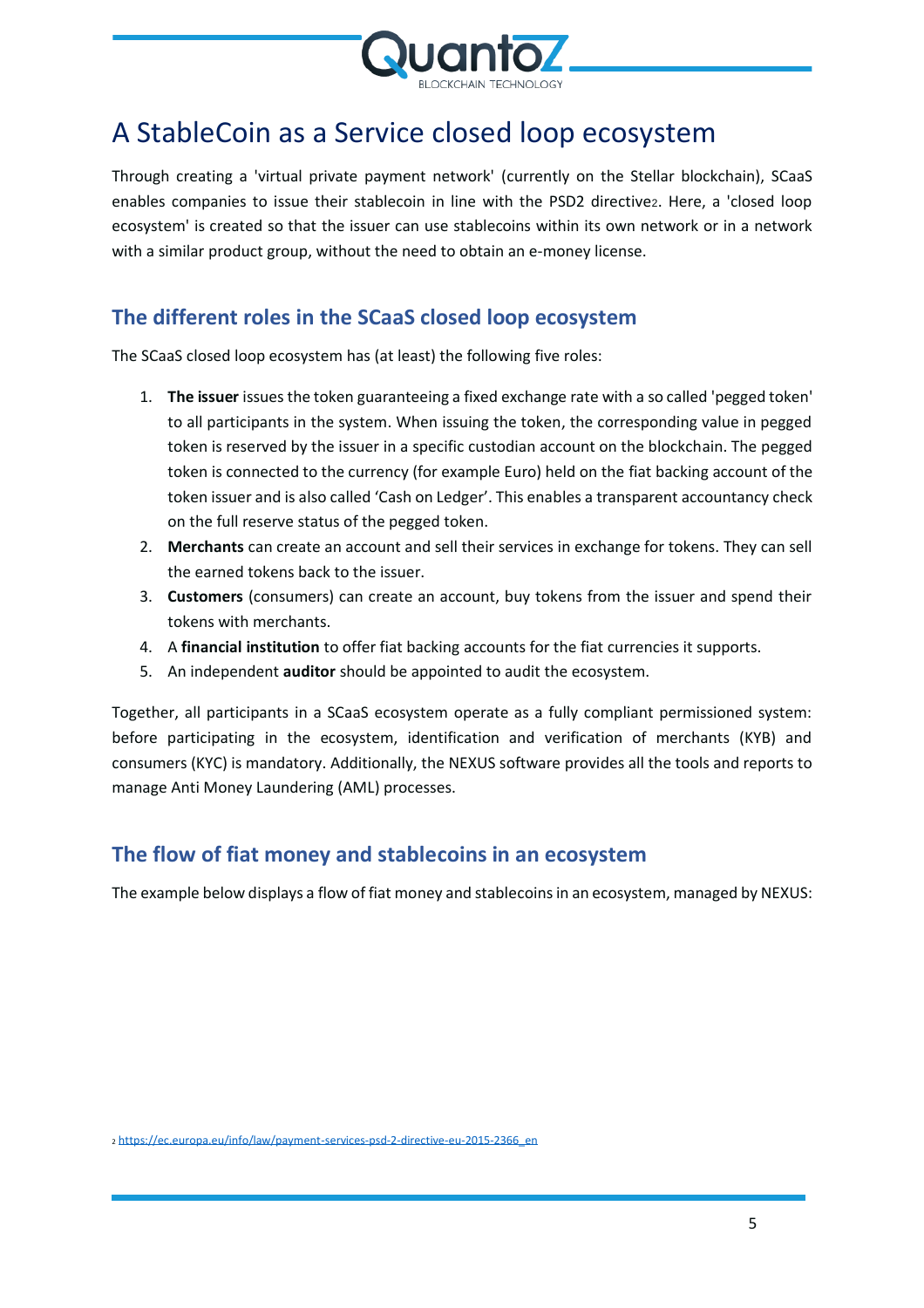



*Figure 2: A flow of fiat money and stablecoins in a closed loop SCaaS ecosystem.*

- 1. The customer sends fiat currency to the issuer's fiat backing account. Upon receipt of the money, NEXUS will automatically mint (create) the related number of tokens (stablecoins) and send these tokens to the customer's wallet.
- 2. The customer can pay with the tokens for example at a web shop. The merchant sends the goods or provides the service upon receipt of the tokens in the merchant's wallet.
- 3. If the merchant decides to cash out his tokens, he sends them to the issuer's wallet and initiates a request to the issuer.
- 4. On behalf of the issuer, NEXUS will burn (delete) the tokens from the system. Subsequently, NEXUS will send the corresponding fiat money from the fiat backing account to the merchant's bank account.

In NEXUS, stablecoin prices are always pegged at a one-to-one ratio to the fiat currency<sub>3</sub>. The amount of stablecoins issued in the SCaaS ecosystem is directly connected to the amount of fiat currency held in a fiat backing account as a reserve. This is checked by an independent auditor, who checks if the number of tokens in the consumers' and merchants' wallets is covered by the fiat money on the fiat backing account. The exchange between fiat money and tokens can only be carried out by the issuer

<sup>3</sup> For more information on (alternative) stabilization mechanisms, please see Appendix A.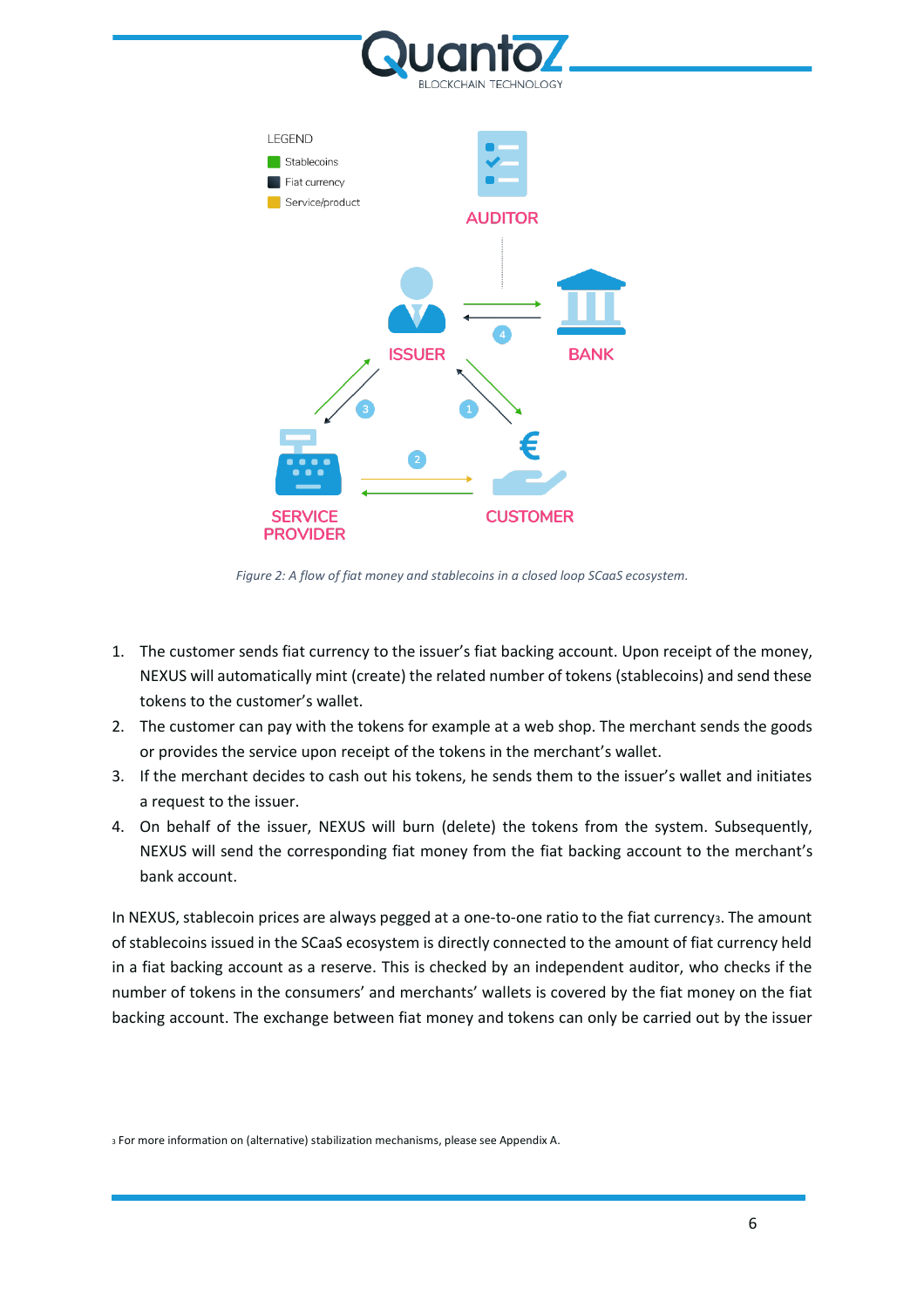

via the issuer's fiat backing account and the issuer's digital wallet. This is also the only place where fiat money can enter or leave the ecosystem.

#### <span id="page-6-0"></span>**Transaction costs**

The blockchain transactions in the ecosystem are instant and have a very low transaction fee. Each transaction made on the Stellar network has a comparatively low fee of 0.00001 lumens (native Stellar token). With one Lumen valued at approximately €0.40, this makes the cost of a transaction €0.000004. The customers and merchants don't have to pay this fee and don't have to be aware of this happening at all. The transaction fees are paid by the issuer.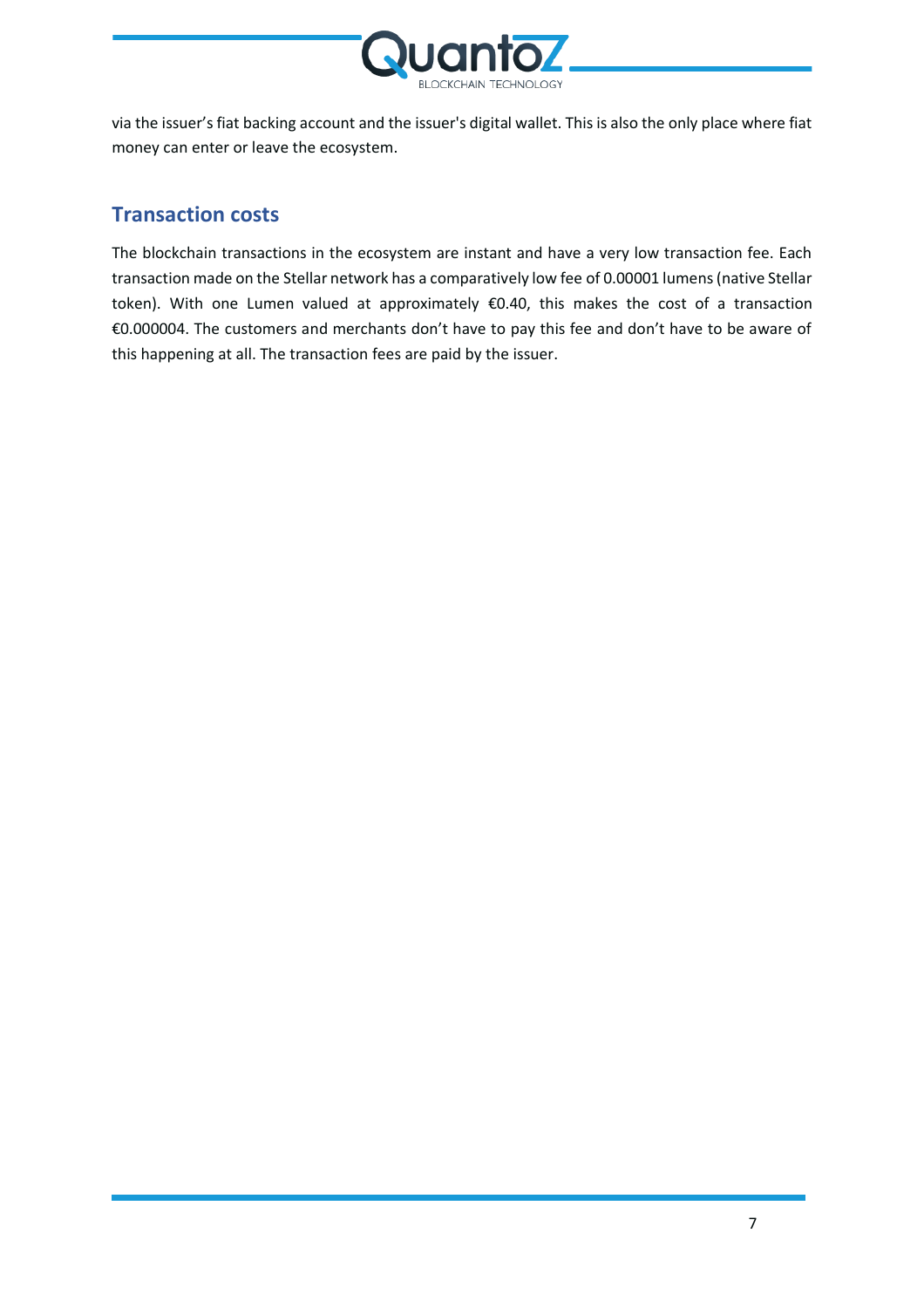

### <span id="page-7-0"></span>StableCoin as a Service core features

#### <span id="page-7-1"></span>**Customer and account management**

- Onboarding, compliance functionality: Compliant customer management (AML, KYC) tools. NEXUS generates compliance reports accepted by AA- (Fitch rating) banks.
- Trust levels to limit customer transactions according to compliance requirements.
- Transaction history and balance reporting.

| Customer                   | <b>Transactions</b>           |                            |                                              |                            |                     |                       |                  |                                               |  |
|----------------------------|-------------------------------|----------------------------|----------------------------------------------|----------------------------|---------------------|-----------------------|------------------|-----------------------------------------------|--|
| Addresses 2                | Q Created<br>$\div$           | Q TransactionCode $\oplus$ | Q PaymentMethod<br>$\Rightarrow$ $\triangle$ | $Q$ Type $\Leftrightarrow$ | Q Status<br>$\div$  | $Q$ Account $\approx$ | $Q$ Value $\phi$ | <b>QAmount</b><br>$\triangleq$                |  |
| <b>Transactions</b> 20     | 3/17/2020 11:00 AM            | EL20200317110051PYF        | EL BUY GENERIC XLM EUR                       | <b>BUY</b>                 | <b>BUYCANCELLED</b> | K27AGSQM              | <b>10 EUR</b>    | 3.95000000 TPT1                               |  |
| <b>Token Payments</b> 41   | 3/16/2020 2:05 PM             | EL20200316140535P93        | EL BUY GENERIC XLM EUR                       | <b>BUY</b>                 | <b>BUYCANCELLED</b> | K27AGSQM              | <b>10 EUR</b>    | 3.95000000 TPT1                               |  |
| Token Allowances (0)       | 3/16/2020 2:05 PM             | EL20200316140509PS1        | EL BUY GENERIC XLM EUR                       | <b>BUY</b>                 | <b>BUYCANCELLED</b> | K27AGSQM              | <b>10 EUR</b>    | 3.95000000 TPT1                               |  |
| <b>Token Subscriptions</b> | 3/16/2020 12:55 PM            | EL20200316125539P1I        | EL BUY_GENERIC_XLM_EUR                       | <b>BUY</b>                 | <b>BUYCANCELLED</b> | K27AGSQM              | 10 EUR           | 3.95000000 TPT1                               |  |
|                            | 3/16/2020 12:16 PM            | EL20200316121652PRL        | EL BUY GENERIC XLM EUR                       | <b>BUY</b>                 | <b>BUYCANCELLED</b> | K27AGSQM              | <b>10 EUR</b>    | 3.95000000 TPT1                               |  |
| Limits                     | 3/16/2020 12:10 PM            | EL20200316121025P2W        | EL BUY GENERIC XLM EUR                       | <b>BUY</b>                 | <b>BUYCANCELLED</b> | K27AGSQM              | <b>10 EUR</b>    | 3.95000000 TPT1                               |  |
| <b>Volume history</b>      | 3/16/2020 12:09 PM            | EL20200316120945PL9        | EL BUY GENERIC XLM EUR                       | <b>BUY</b>                 | <b>BUYCOMPLETED</b> | K27AGSQM              | 5 EUR            | 3.45000000 CPT1                               |  |
| <b>Status history</b>      | 3/13/2020 4:13 PM             | EL20200313161315PK8        | EL BUY GENERIC XLM EUR                       | <b>BUY</b>                 | <b>BUYCOMPLETED</b> | K27AGSQM              | 1 EUR            | 0.50000000 CPT1                               |  |
| <b>Completed orders</b>    | 3/13/2020 4:12 PM             | EL20200313161226P83        | EL_BUY_GENERIC_XLM_USD_SUBTRACT              | <b>BUY</b>                 | <b>BUYCOMPLETED</b> | K27AGSQM              | 0.1 USD          | 0.50000000 TUSD2                              |  |
|                            | 3/13/2020 4:11 PM             | EL20200313161139P9K        | EL BUY GENERIC XLM EUR                       | <b>BUY</b>                 | <b>BUYCOMPLETED</b> | K27AGSQM              | 1 EUR            | 0.50000000 TEUR                               |  |
|                            | Showing 1 to 10 of 20 entries |                            |                                              |                            |                     |                       | Previous         | $\mathbf{1}$<br>$\overline{2}$<br><b>Next</b> |  |

*Figure 3: An example of various transactions in the NEXUS portal.*

#### <span id="page-7-2"></span>**Gateway to payment processors**

- Supporting instant payment methods (standard and custom): Interfaces with multiple payment methods, including credit card, to enable integration with existing financial (fiat) banking systems.
- Robust technology to support instant multi-crypto, multi-currency transactions.
- Call-back functionality of transactions to notify merchants and/or other parties of any changes.

#### <span id="page-7-3"></span>**Hot-wallet service for instant blockchain transaction processing**

- Token issuing, blockchain account/address management: An infrastructure for wallet and blockchain databases management.
- Signing of token transactions, hiding the transaction fees for the consumers and merchants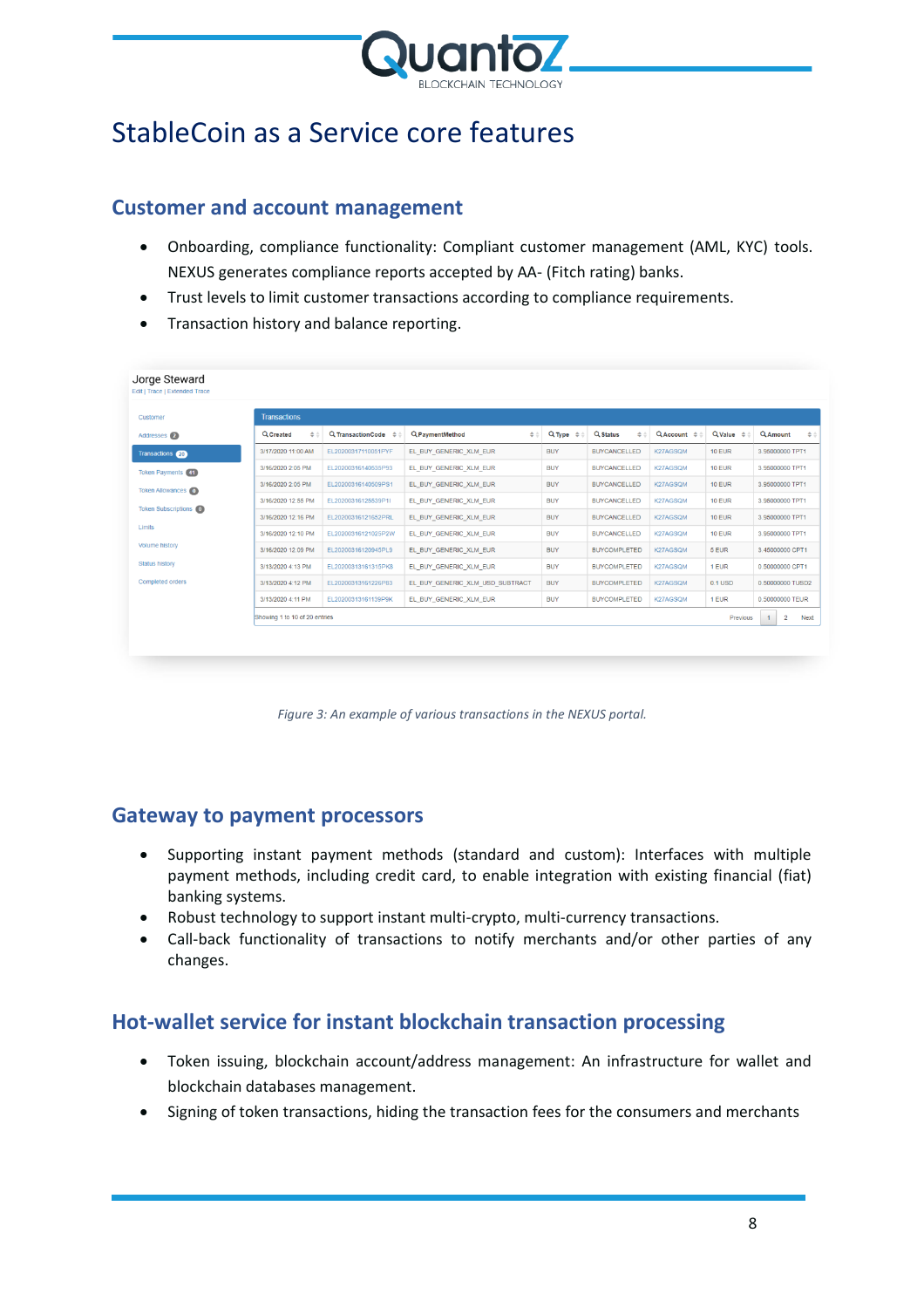

### <span id="page-8-0"></span>**Stablecoin reserve**

- Value of circulating tokens to be validated against collateral on fiat backing account: the ecosystem is audited by an independent third party. The auditor checks if the amount of issued stablecoins reserves together with the coins that are in circulation on merchant and consumer wallets is equal to the fiat reserve in the fiat backing account ('full reserve').
- Trading and transfer service to provide native crypto liquidity, necessary for transaction-fee payment.
- Automate reserve position with minimal price and counter-party risk: Trading algorithms that minimize price and counter-party risks through automated crypto position balancing.

| a <br>Search                                                       | Dashboard                                     |                        |                              |                                 |                                 |                       |        | $\bullet$           |
|--------------------------------------------------------------------|-----------------------------------------------|------------------------|------------------------------|---------------------------------|---------------------------------|-----------------------|--------|---------------------|
| <b>B</b> Dashboard                                                 |                                               |                        |                              |                                 |                                 |                       |        |                     |
| <b>Operations</b>                                                  | Daily summary                                 |                        |                              | Day result                      |                                 | Fee payers summary    |        |                     |
| $\rightleftarrows$ Transactions                                    | Total funding (day)<br>€ 10.00                |                        | Total payout (day)<br>€ 0.00 |                                 | <b>TEUR3</b>                    | <b>Total accounts</b> |        |                     |
| Accounts                                                           |                                               |                        |                              | <b>Transactions volume</b>      | Number of transactions          | Available             |        | 1 (100%)            |
| € Token Payments                                                   |                                               | Compliance             | Financials                   |                                 |                                 | Locked                |        | 0(0%                |
| <b><i>I</i></b> Token Subscriptions                                |                                               |                        |                              |                                 |                                 | Low balance           |        | 0(0%)               |
| <b>ED</b> Token Allowances                                         | <b>Payout activities</b>                      |                        |                              | $\bullet$                       | $\bigcup$                       |                       |        |                     |
| <b>A</b> Customers                                                 | Transactions waiting for payment initiation   |                        |                              |                                 |                                 |                       |        |                     |
| <b>EI</b> Payouts                                                  | Transactions waiting for payment confirmation |                        |                              |                                 |                                 |                       |        |                     |
| Reports                                                            |                                               |                        |                              |                                 |                                 |                       |        |                     |
| Configuration                                                      |                                               |                        |                              |                                 |                                 |                       |        |                     |
| <b>O</b> <sub>s</sub> <sup>2</sup> Settings                        | <b>Token Balances</b>                         |                        |                              |                                 |                                 |                       |        |                     |
|                                                                    | Token                                         | Rate                   | Pegged by                    | Balance                         | Available                       |                       | Pegged | <b>Status</b>       |
|                                                                    |                                               |                        |                              |                                 |                                 |                       |        |                     |
|                                                                    | <b>TEUR3</b>                                  | 1:1.00000              | <b>EUR</b>                   | 144.71500000 TEUR3 (144.72 EUR) | 144.71500000 TEUR3 (144.72 EUR) |                       | $\sim$ | $\sqrt{6}$ ok       |
| <b>皆 Users</b><br>$\triangle$ Notifications<br><b>M</b> Blacklists | MACHCRED<br><b>SCEUR</b>                      | 1:0.01000<br>1:1.00000 | TEUR3<br><b>EUR</b>          | $\sim$<br>$\sim$                | $\sim$<br>$\sim$                |                       | $\sim$ | $\sim$ ek<br>$V$ ok |

• Custody service: (un)freeze accounts in case a digital wallet is stolen or lost.

*Figure 4: An example of various tokens in the NEXUS portal.*

#### <span id="page-8-1"></span>**Support and implementation**

- 24/7 available Health Status Dashboard with a comprehensive overview of the NEXUS system status, including servers, API calls, transactions, wallets and connection to exchanges.
- A comprehensive set of APIs for integration with backend systems, web-pages and apps.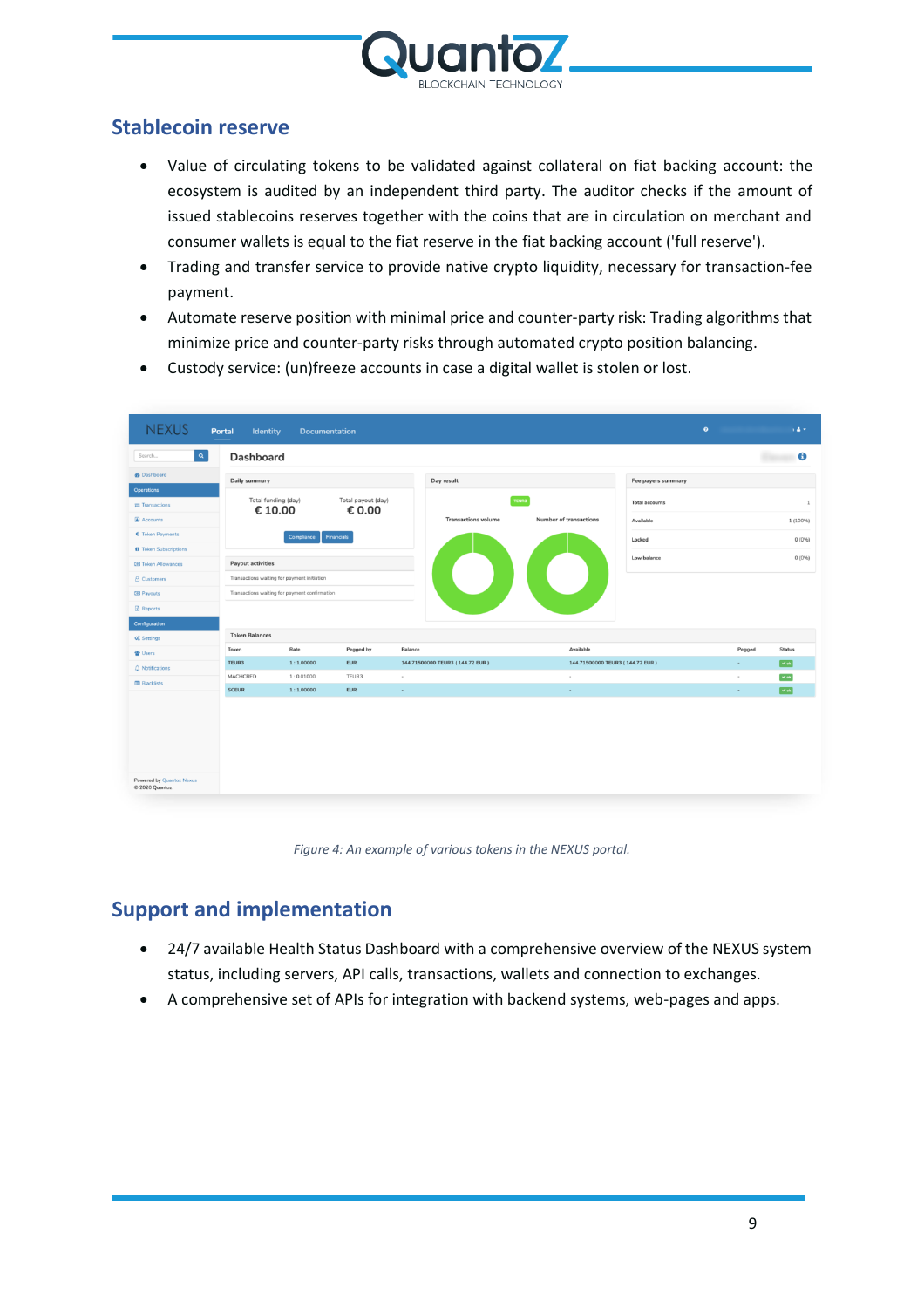

### <span id="page-9-0"></span>An opportunity for your business

Digital money in the form of stablecoins can be used everywhere the internet can reach and are likely to have a profound impact on the way our society exchanges value across the world. We are rapidly moving towards a world where anyone (or even anything) with an internet connection will be able to exchange value with anyone or anything else, instantly, securely and at almost negligible costs. This creates numerous opportunities and challenges alike for business in a large variety of industries.

Without the need for in-house development or in-depth technical knowledge, StableCoin as a Service offers a fully compliant, turnkey solution that allows you to take advantage of the benefits that tokenization offers. With SCaaS, you can offer cheaper and faster payments to your customers, eliminate foreign exchange risk for internal business payments or start offering micro services. The opportunities are endless, and the solution is there!

If you are ready to start investigating what StableCoin as a Service can do for your business, feel free to contact Quantoz, Bank Frick or BDO for a demo or more information or check out [www.quantoz.com/stablecoin.](http://www.quantoz.com/stablecoin)



Quantoz

Henri de Jong **CBDO** scaas@quantoz.com



**Bank Frick** 

**Julien Hawle** Head of Blockchain Lab scaas@bankfrick.li



**BDO** 

www.bdo.ch scaas@bdo.ch